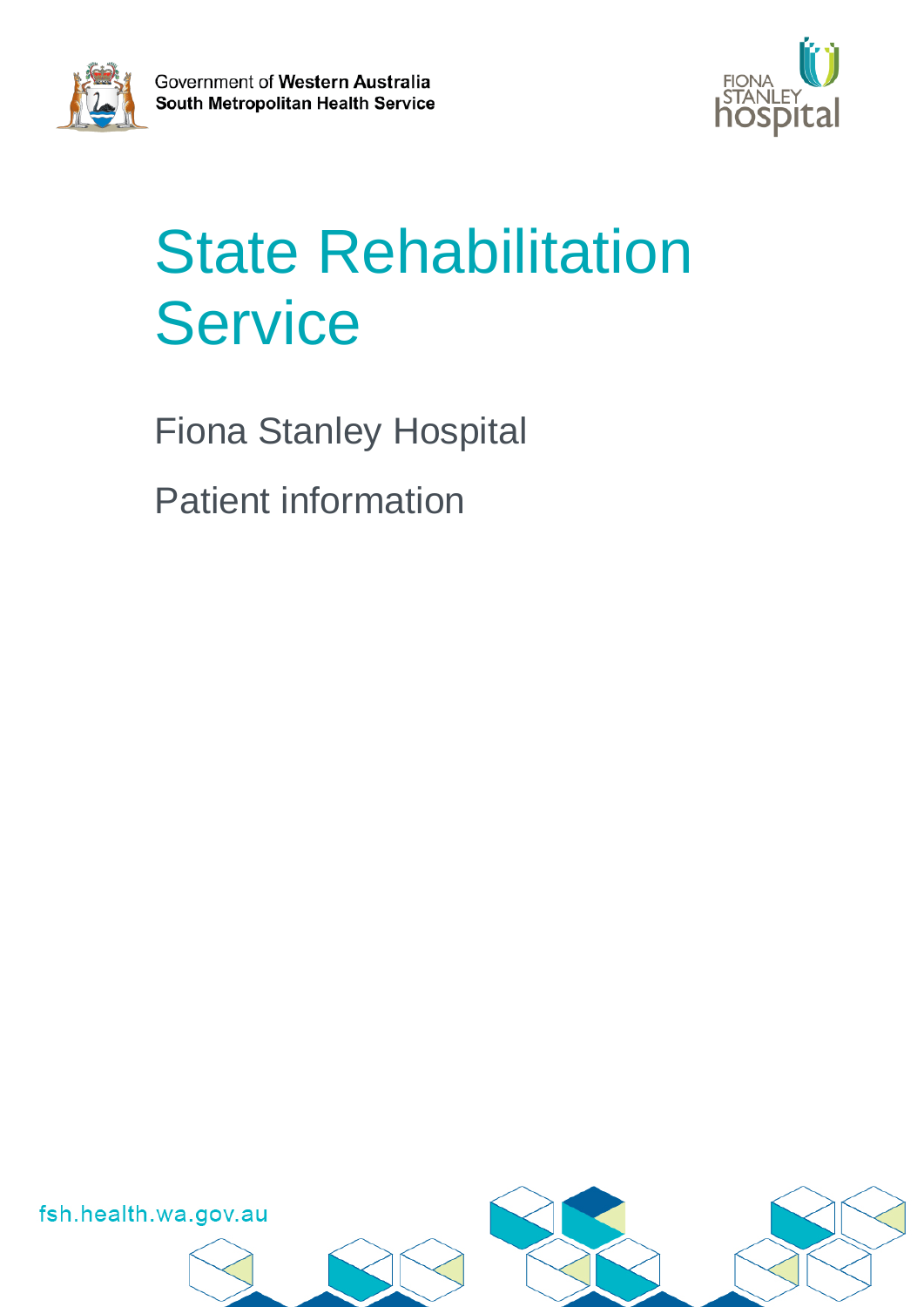# **Contents**

| Your rehabilitation journey                                            | 3              |
|------------------------------------------------------------------------|----------------|
| The rehabilitation team                                                | 4              |
| <b>Consultant Rehabilitation Medicine Specialist</b>                   | $\overline{4}$ |
| Registrar and Intern or Resident Doctor                                | 4              |
| Ward nurses                                                            | 4              |
| Physiotherapist                                                        | 4              |
| <b>Occupational Therapist</b>                                          | 4              |
| <b>Speech Pathologist</b>                                              | 5              |
| <b>Dietitian</b>                                                       | 5              |
| <b>Social Worker</b>                                                   | 5              |
| <b>Clinical Psychologist</b>                                           | 5              |
| <b>Clinical Neuropsychologist</b>                                      | 5              |
| Pharmacist                                                             | 5              |
| <b>Prosthetist or Orthotist</b>                                        | 5              |
| Key worker                                                             | 5              |
| <b>Where does Rehabilitation occur?</b>                                | 6              |
| Items to bring:                                                        | 6              |
| Items not permitted:                                                   | 6              |
| <b>Transport and parking</b>                                           | 6              |
| Public transport                                                       | 6              |
| Taxi ranks                                                             | 6              |
| Paid parking                                                           | 7              |
| <b>Rights and responsibilities</b>                                     | 7              |
| <b>Alcohol and illicit drugs</b>                                       | 8              |
| Laundry                                                                | 8              |
| <b>Mobile phones</b>                                                   | 8              |
| <b>Smoking</b>                                                         | 8              |
| <b>SRS Carers, Health professionals and Users Motivated to Success</b> | 10             |
| A-Z during your stay                                                   | 10             |
| Cameras                                                                | 10             |
| <b>CARE</b> check                                                      | 10             |
| Carers                                                                 | 10             |
| <b>Donations</b>                                                       | 11             |
| <b>Emergency procedures</b>                                            | 11             |
| Entertainment                                                          | 11             |
| <b>Facilities</b>                                                      | 12             |
| Falls prevention                                                       | 12             |
| Feedback, compliments and complaints                                   | 12             |
| General enquiries                                                      | 13             |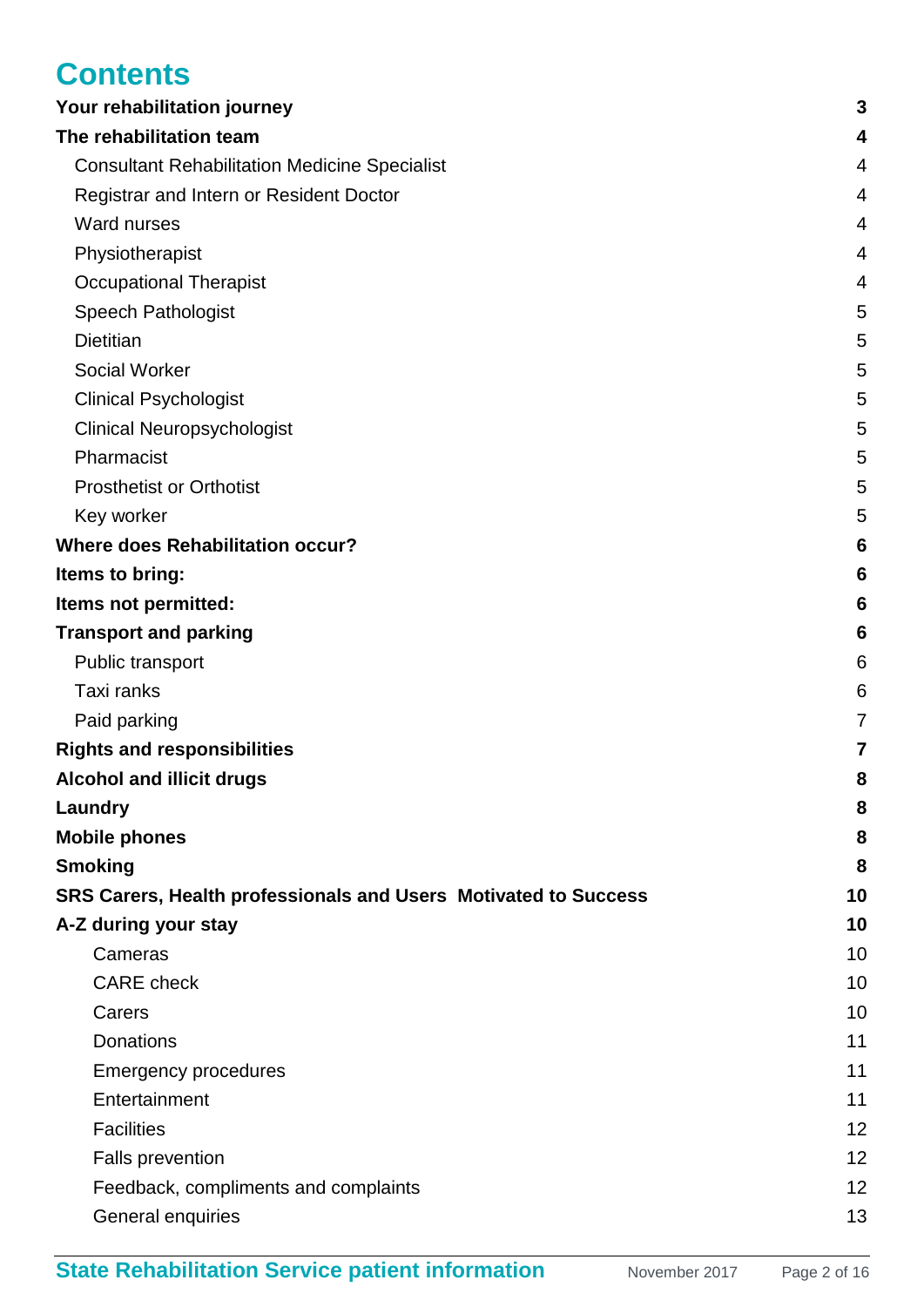| Health record                    | 13 |
|----------------------------------|----|
| Infection prevention and control | 13 |
| Interpreting services            | 13 |
| Leaving the ward                 | 14 |
| Lost property                    | 14 |
| <b>Meals</b>                     | 14 |
| Mobile devices                   | 14 |
| Opening hours                    | 14 |
| <b>Pastoral Care Service</b>     | 14 |
| Patient enquiries                | 14 |
| Pressure injury prevention       | 15 |
| Property                         | 15 |
| Security                         | 15 |
| Special requirements             | 15 |
| Smoking                          | 15 |
| Surveys                          | 15 |
| Teaching                         | 16 |
| <b>Telephones</b>                | 16 |
| Vending machines                 | 16 |
| Volunteers                       | 16 |
|                                  |    |

### <span id="page-2-0"></span>Your rehabilitation journey

The rehabilitation process requires the full cooperation and active participation of you, the rehabilitation team, and your support people (family, friends or carer). A key worker will be allocated by the team caring for you and they will introduce themselves within the first few days. They are available to help you understand and navigate your way through the rehabilitation process and explain to you and your support people some of the things that may happen during your stay.

Rehabilitation is a time-limited, goal-orientated process and your goals are negotiated between you, your support people and your team. A review of your progress towards your goals is undertaken on a regular basis. If progress towards your goals is not occurring in the time frame given, an alternate plan will need to be made in discussion with you and your support people.

In some cases it may be determined that you are no longer required to be an inpatient in a rehabilitation hospital. If this occurs your care will be changed to maintenance after discussion with you and your support people. This care change will incur a cost per day and the Health Support Services (HSS) will send an invoice if this occurs.

The focus of rehabilitation is for you to undertake tasks that are usual for you. For instance, it is usual to wear day clothes and not pyjamas during the day. Hence, we request that you are dressed in your usual clothing each day. Part of the process is to improve your stamina and ensure you will be capable of undertaking the activities you need to do when you leave hospital.

When you are discharged it may be necessary for one of your support people to be available at home during the first few weeks or longer. This may be the best time for your support people to take any leave from work and this can be discussed early in the admission with the key worker.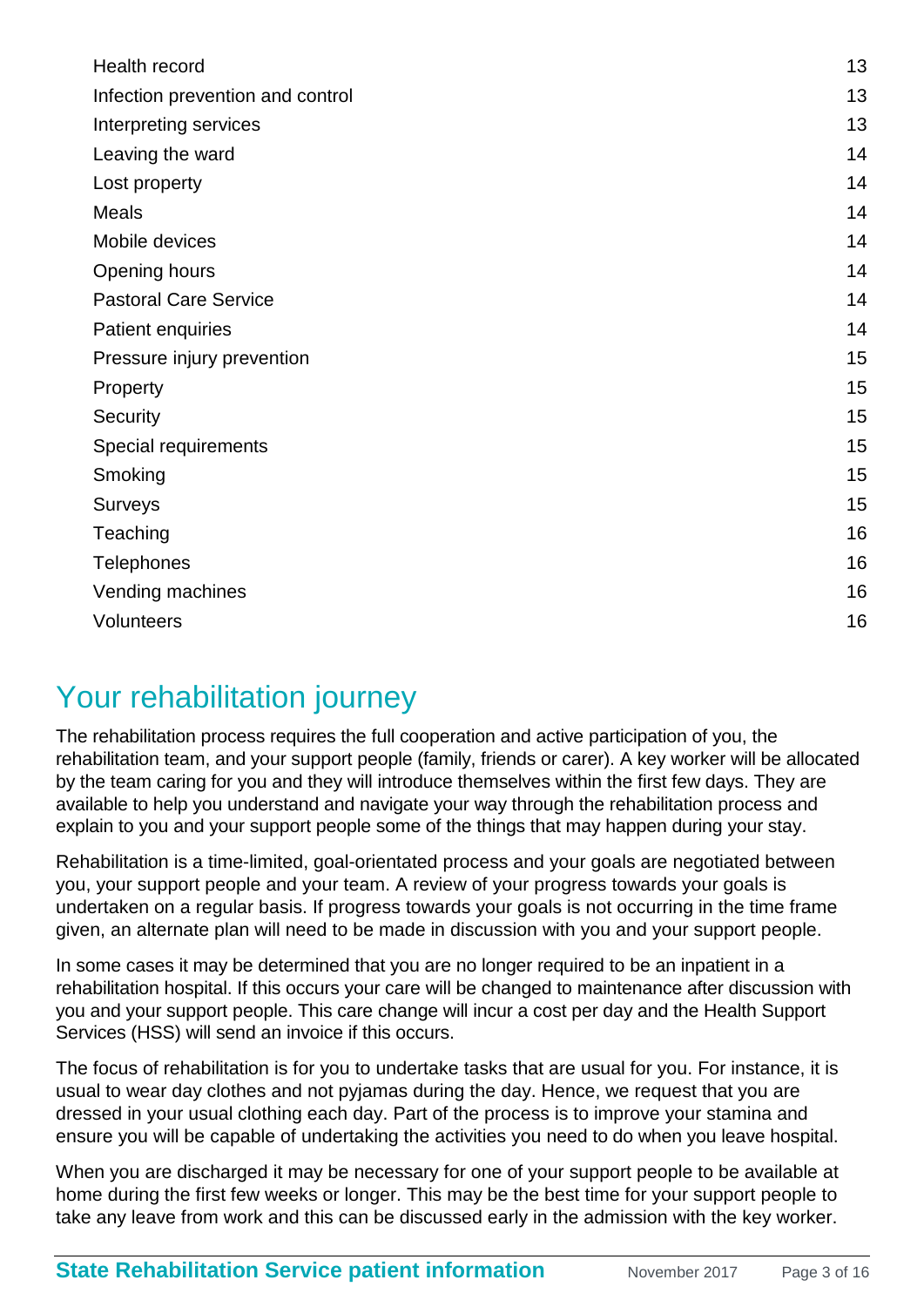If you have any concerns during your stay please see your key worker or the coordinator of the shift so that they may assist you.

# <span id="page-3-0"></span>The rehabilitation team

When you are admitted to FSH you will be placed under the care of a rehabilitation specialist and an interdisciplinary team who will provide you with a rehabilitation plan. Your team consists of a variety of health professionals who work together with you and your support people to achieve your goals.

As we are a teaching hospital, some of these health professionals will rotate to different areas and this may require a change to your team. Your support people may also be part of your team and their role is to assist in the process by making your friends aware of your therapy times so that they visit outside of these times and leave you to attend all of your therapy sessions.

Your support people may also be asked to attend meetings, complete paperwork or assist in your care. If you and your support people indicate an interest in being involved in your rehabilitation it is important that their commitments are monitored and that time is assigned so that your goals are not delayed.

#### **Your interdisciplinary team will include:**

### <span id="page-3-1"></span>Consultant Rehabilitation Medicine Specialist

They have overall responsibility for the management of your rehabilitation journey.

### <span id="page-3-2"></span>Registrar and Intern or Resident Doctor

They will manage your day-to-day medical care whilst you are an inpatient.

You will be seen by your Consultant at least weekly and the rest of the medical team as per your individual needs.

### <span id="page-3-3"></span>Ward nurses

Will provide 24 hour care through ongoing assessment of your condition and general health including:

- support for normal bodily functions
- **•** provision of medications
- assistance for self-care activities
- encouraging independence and providing education to you and your support people.

FSH supports a team nursing model where a group of nurses are assigned to care for a group of patients. This allows for a sharing of tasks and the pooling of skills to give the best care possible.

Nurses will check on you at least hourly during the day and every two hours overnight.

### <span id="page-3-4"></span>**Physiotherapist**

Will help you reach your maximum physical potential by guiding you through a rehabilitation plan specific to your needs.

### <span id="page-3-5"></span>Occupational Therapist

Will develop your skills and help you return to doing activities such as:

- self-care
- domestic tasks
- **EXECUTE:** leisure activities
- **EXA** employment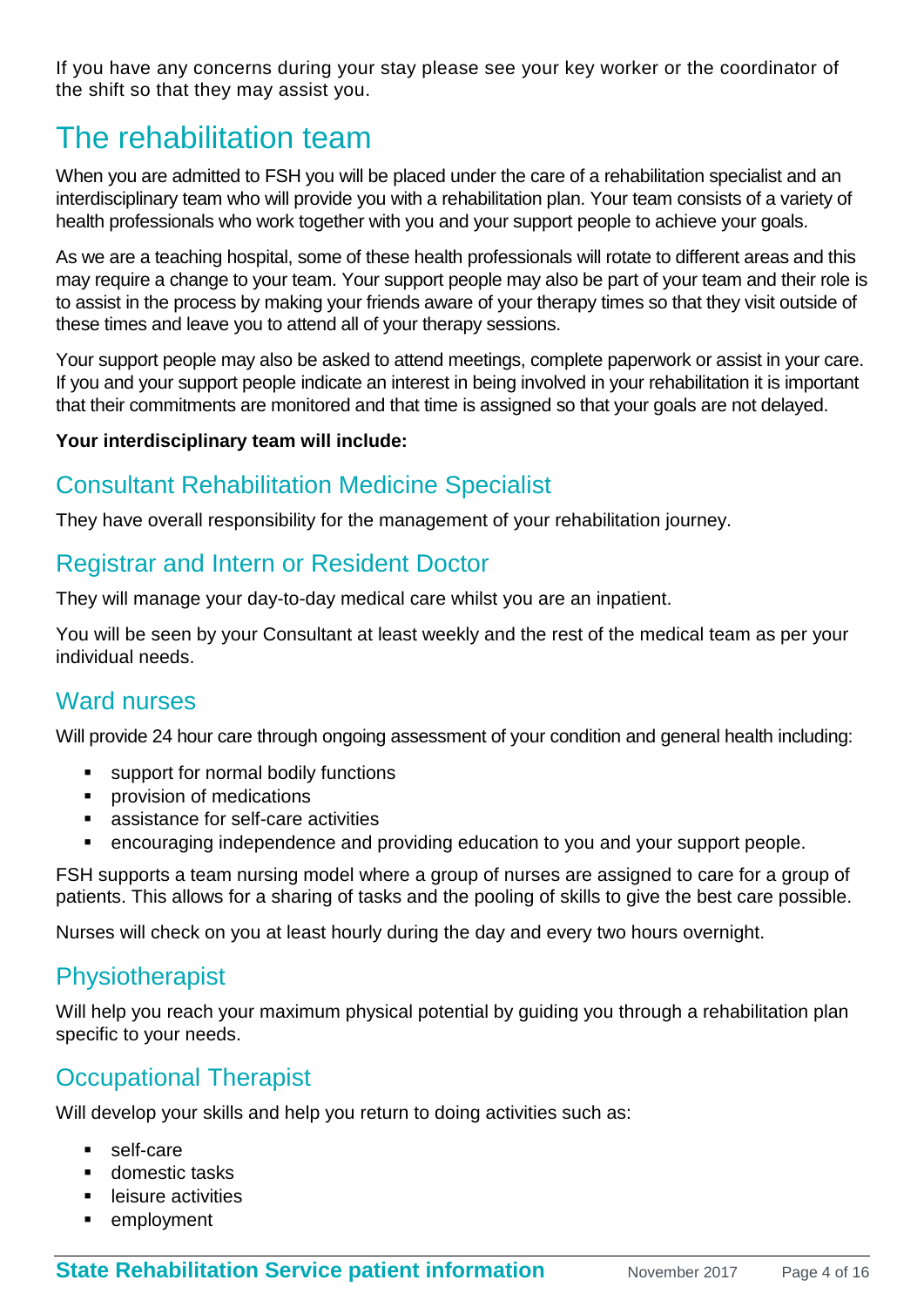- parenting/family activities
- driving
- accessing community services.

They will also provide a range of equipment for your treatment and complete a home assessment to enable access to a safe home environment.

#### <span id="page-4-0"></span>Speech Pathologist

Will help you with any swallowing and communication or language problems you may have.

#### <span id="page-4-1"></span>**Dietitian**

Will assess and monitor your nutritional status to aid your recovery and rehabilitation. They can provide advice on your nutritional requirements and educate you on the most appropriate diet for your health and wellbeing on discharge.

#### <span id="page-4-2"></span>Social Worker

Will work with you and your support people to plan your discharge to a safe and appropriate setting. They can discuss discharge home with community services/agencies or to alternative accommodation.

### <span id="page-4-3"></span>Clinical Psychologist

Will help you and your support people understand and adjust to your physical illness by assisting with grief, stress, worry and mood.

### <span id="page-4-4"></span>Clinical Neuropsychologist

Will provide assessments and treatment recommendations if you are experiencing difficulties with aspects of behaviour and thinking abilities.

#### <span id="page-4-5"></span>Pharmacist

Will check your medications and provide you with pharmacy advice on discharge.

#### <span id="page-4-6"></span>Prosthetist or Orthotist

If required, they will assist with braces and assistive devices.

#### <span id="page-4-7"></span>Key worker

This person is your single point of contact with your team. They will introduce themselves to you and identify themselves as your key worker. They will assist you in orientating yourself to the unit and in becoming familiar with the rehabilitation process. If you have any questions regarding the rehabilitation process please ask your key worker. Wherever possible, they will attend your meetings including goal setting and be available to explain these to you if needed. They will assist you to inform the team of what your goals and expectations are if required.

Other specialists and services can be provided when necessary to address your particular needs.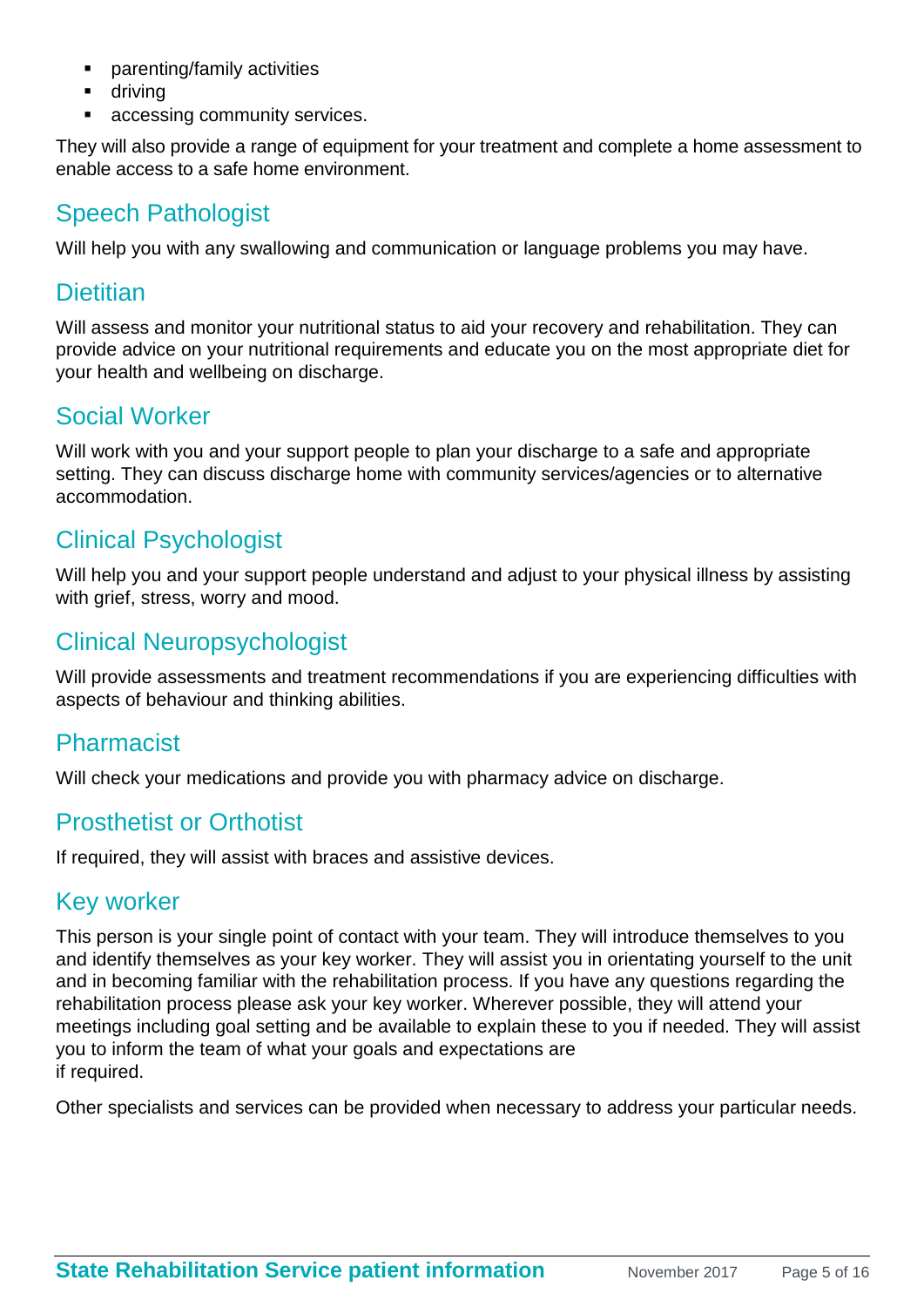# <span id="page-5-0"></span>Where does Rehabilitation occur?

Rehabilitation occurs in a variety of settings using a wide variety of people including:

- in therapy areas with a specialist therapist dealing with a specific task or goal
- a ward lounge with a group or as an individual. For example, undertaking an activity or socialising
- in your room and bathroom to undertake daily tasks of showering, dressing, eating and mobilising. This may be under the direction of the therapist, nurse or with support people
- $\blacksquare$  in the kitchen or dining room to undertake tasks such as cooking, making simple meals, eating and drinking. This may be under the direction of the therapist, nurse or with support people
- at home or in the community.

Alternatively, any time you practice skills you have gained is an opportunity for rehabilitation. The more you practice, the easier it gets.

## <span id="page-5-1"></span>Items to bring:

- toiletries (i.e. shampoo, toothbrush, toothpaste, shaving needs, tissues and deodorant)
- glasses, hearing aids and dentures
- two to three days supply of comfortable and weather appropriate clothing that is suitable for exercising. For example, tracksuits and shorts
- **Part of the please mark clothes with your name**
- shoes, socks or other suitable footwear (not thongs or scuffs). Footwear need to be well fitted, comfortable and safe
- photos and personal items. These can be attached to the coloured magnetic boards located at your bedside.

Please remember that your belongings are your responsibility and the hospital will not be responsible for loss, theft or breakage of any items.

### <span id="page-5-2"></span>Items not permitted:

- potted plants or flowers as the soil poses a risk of infection
- **EXTERGIBLE 13 Inches** and extension cords
- food if you wish to bring in food it should be freshly cooked and ready to eat. There are no reheating facilities or refrigerated storage available.
- alcohol and prohibited substances

Please note that all valuables should remain at home to ensure they are not lost.

# <span id="page-5-3"></span>Transport and parking

#### <span id="page-5-4"></span>Public transport

The hospital is a 10 minute walk from Murdoch Train Station, and buses regularly run between the station and the hospital. You should visit the Transperth website **www.transperth.wa.gov.au** or call 13 62 13 for individual public transport options.

### <span id="page-5-5"></span>Taxi ranks

Taxi ranks can be found on Barry Marshall Parade and Robin Warren Drive. Patients arriving by taxi are free to use any of the patient set down areas across the site.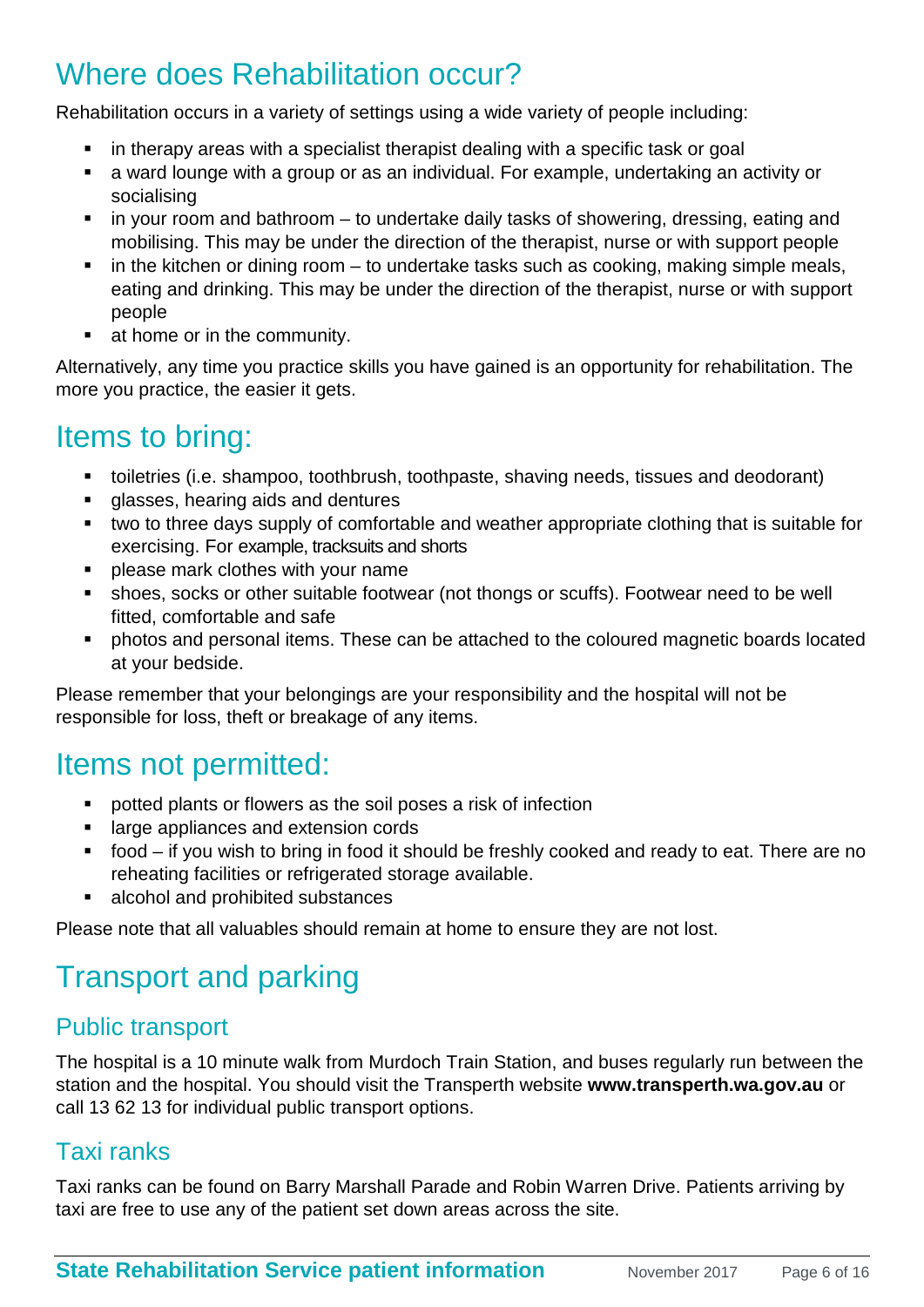### <span id="page-6-0"></span>Paid parking

Visitors and patients can park in visitor car parks for an unlimited amount of time. Car parks are located at both the eastern and western ends of the hospital.

**ACROD** parking bays can be found in every car park and are located closest to the pedestrian access ways. Please follow the disabled access signs to the hospital.

Car park 5 provides direct access to the rehabilitation building via a footbridge on level 2.

An oversize vehicle set down is located off Fiona Wood Road and parking for oversized vehicles is located in car park 8 (accessed via an intercom system at the entrance).

# <span id="page-6-1"></span>Rights and responsibilities

#### **Patients at Fiona Stanley Hospital have the right to:**

- choose to receive free public hospital services as a public patient\*, or to be treated as a private patient in a public hospital with an associated cost receive treatment based on specific health needs and any expected wait times have access to a range of public hospital services
- have access to an interpreter
- agree or refuse to participate in medical/nursing student training or medical research be treated with respect, dignity and with consideration for privacy and special needs
- be accompanied by a family member, friend, carer or person of their choice where appropriate receive safe and high quality health care provided with professional care, skill and competence
- **•** receive a clear explanation of any proposed treatment, including possible risks and alternatives, before agreeing or refusing to have the treatment
- seek a second opinion
- be given information about their continuing health care before they leave the hospital and to have their contact details kept up to date
- apply for access to their medical records under the *Freedom of Information (FoI) Act 1992* and to have personal information kept confidential
- **•** compliment, comment or complain about the health care they receive, and to be given information about how to lodge a complaint, without compromising their health care.

\*Medicare eligible patients

#### **Patients have a responsibility to:**

- provide a full health history (patient and relevant family details)
- **•** provide information about all the treatment/s or medication being received when admitted detail any changes in health condition experienced or problems with treatment
- explain any special needs you may have, such as particularly any cultural, religious or access needs.
- **•** be courteous and respect the role of health service staff
- follow treatment instructions and advise or let health service staff know if they cannot or do not wish to do so
- keep appointments or let health service staff know as soon as possible if they are unable to attend
- **EXECT** know that the health service has a special role in training health care professionals. Each person's treatment may provide an opportunity for such training.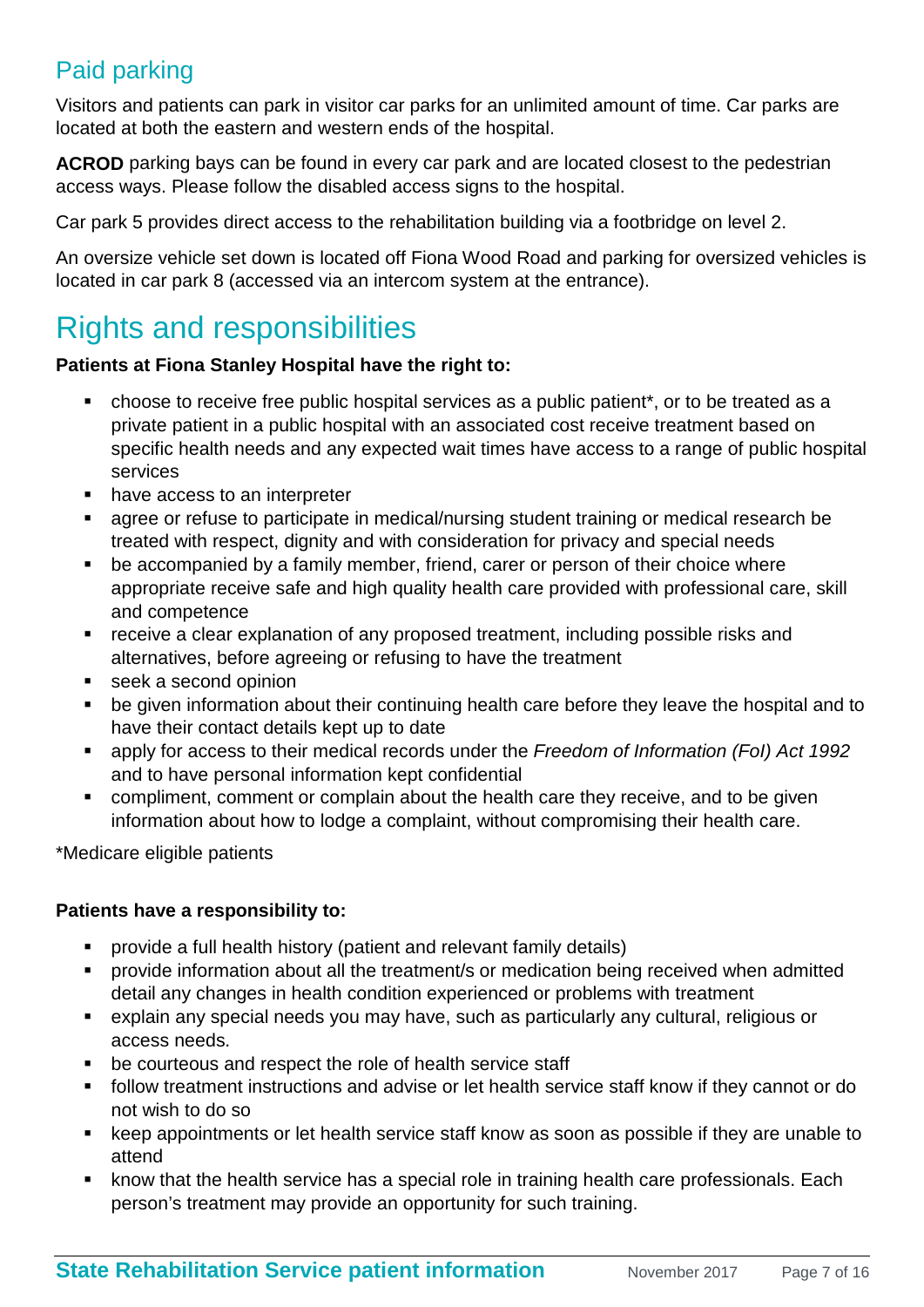# <span id="page-7-0"></span>Alcohol and illicit drugs

Alcohol or illicit drugs are not permitted anywhere at FSH. If you are found to be under the influence of these substances a goal setting meeting will be organised to discuss your commitment to rehabilitation and whether this is the appropriate place for you. Any visitors found to be drinking or taking illicit drugs will be asked to leave by hospital security.

If you have issues with substance abuse and would like assistance to cease this activity please inform the staff so that we can arrange access to support services or alternatively contact details are below.

#### **Drug and Alcohol Services**

East Perth 9219 1919 Fremantle 9430 5966 Warwick 9246 6767

## <span id="page-7-1"></span>Laundry

Laundry facilities are available for you at FSH to encourage you to be as independent as possible. Please ask the staff where the washing machines are located.

# <span id="page-7-2"></span>Mobile phones

Please ensure that mobile phones are on silent in your room when you are undergoing therapy.

# <span id="page-7-3"></span>**Smoking**

Smoking is not permitted anywhere on the hospital grounds. If you require assistance to cease smoking please discuss with medical staff as there are products available to help you.

# Patient or family meetings

Depending on your length of stay you may have one or more family (or support people) meetings.

The format is normally as follows:

- **EXECT** introductions including everyone's name and role so you know who is responsible for each aspect of therapy and the team is aware of the support people's relationships
- a summary of medical issues by medical staff. If this is your first meeting clarification of the information you have already received will be sought. This is the time to ask questions about your medical issues
- update/discussion each member of your team will go through what they have been working on with you and what the goals for your discharge are. We suggest that you start a list of questions you may have prior to the meeting so that you don't forget
- possible timing of discharge and what you or your support people need to do to enable this to occur. For example, your support people may be asked what kind of assistance they are able to provide to you when you are discharged.

### Goal setting

Goals are an integral part of the rehabilitation process. Your team will discuss the goals you need to achieve to be discharged. Your goals will be printed out for you and you or your support people will be asked to sign them. The goals will be reviewed regularly with your team.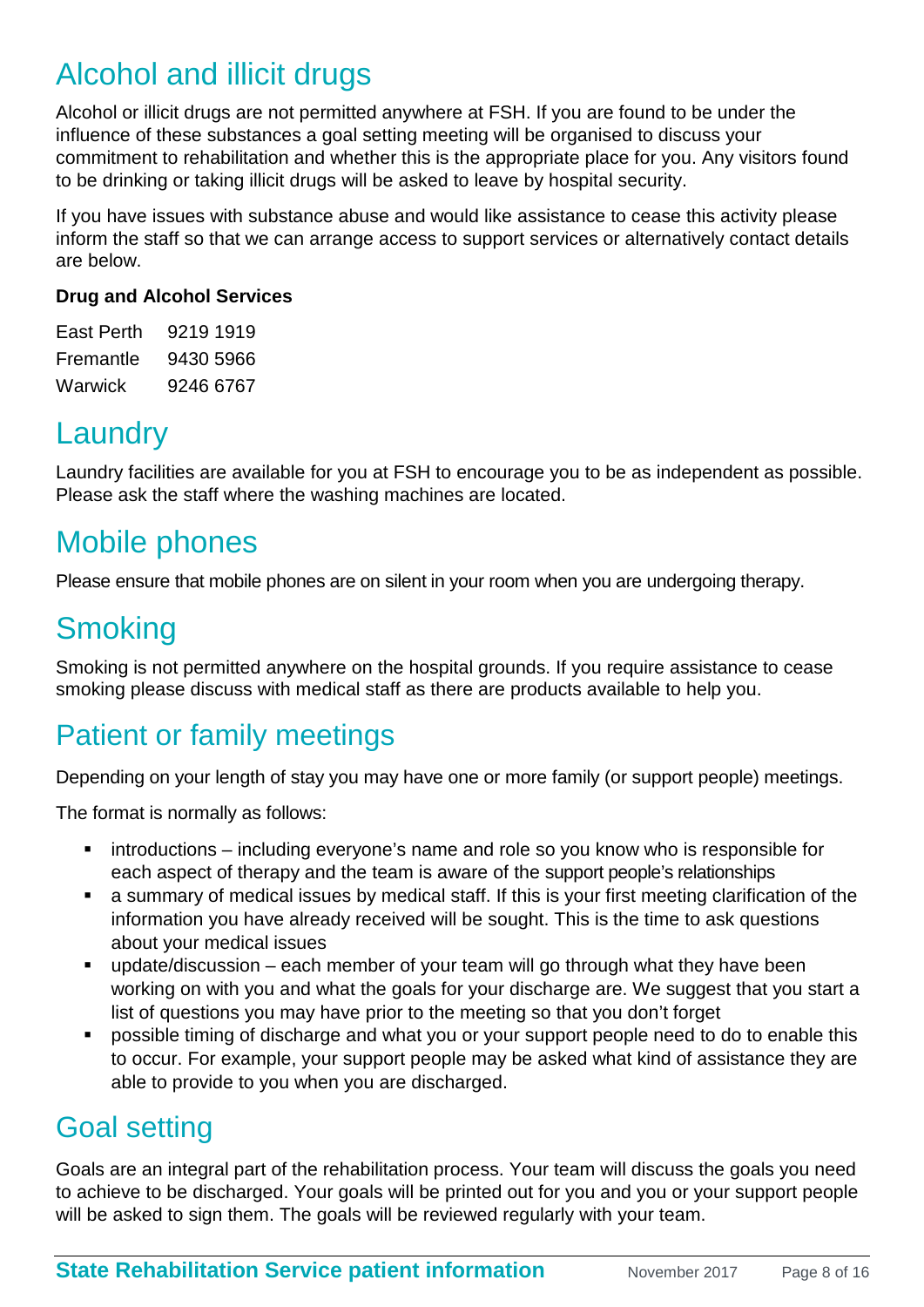Your predicted discharge date will be also set. A review will be undertaken half way towards this date to make sure you are on track to achieving your goals within the expected timeframe. If you are approaching completion of your goals earlier than anticipated the predicted discharge date will be adjusted accordingly.

If your achievement of goals is not going as well as expected then they will need to be reassessed, including a review of the reason for delay. This can be a result of:

- **E** illness preventing full participation
- **unrealistic goal setting**
- an unwillingness to participate.

As a result it may be necessary to consider an alternate discharge plan.

## **Timetable**

A weekly timetable will be provided at your bedside and it will contain the times for your individual or group therapy sessions, your shower (if you need assistance), nursing care and treatments. Your input into this is also important so please inform the staff if you have any preferences that we may be able to accommodate. Please note that these times may need adjusting at short notice.

The timetable may include any meetings or appointments that you need to attend. Please make sure your support people are aware of these so that they can plan their visit.

### **Visitors**

You are welcome to have visitors during visiting times on your unit but please let your visitors know that you may be required to attend a therapy session or a procedure during this time.

A general principle of rehabilitation is that therapy is not the place for visitors as it can be challenging and at times embarrassing for some of these activities to be undertaken in front of others. If support people require training or teaching they will be invited to participate in therapy sessions.

We ask that all visitors wash their hands before and after visiting. They should also use the alcohol handrub throughout their visit.

The doors to the rehabilitation building are on a time lock and will shut promptly at 8pm. Visitors should leave the building prior to this time. If essential or previously arranged with ward staff, visitors can call the Helpdesk on 6152 2222 to have it opened.

### **Leave**

Going home for leave is an important part of your rehabilitation. It enables you to practice your achievements in your home and identify any issues you may have so that we can readjust your goals and therapies accordingly. It also allows you to spend quality time with your family and friends. All leave is approved by the team with the agreed times. Ensure you follow the guidelines for leave, including the time you can leave, when you should return. Please advise staff prior to leave the address and phone number of where you are going. Make sure you have the contact details for the ward and that you have any equipment and medication you may require.

Feedback following leave is also vitally important so please let the staff know how your time at home was and complete any paperwork required.

Leave is usually planned so that it does not interfere with your therapy. The best times are from 5pm Friday to Sunday evening.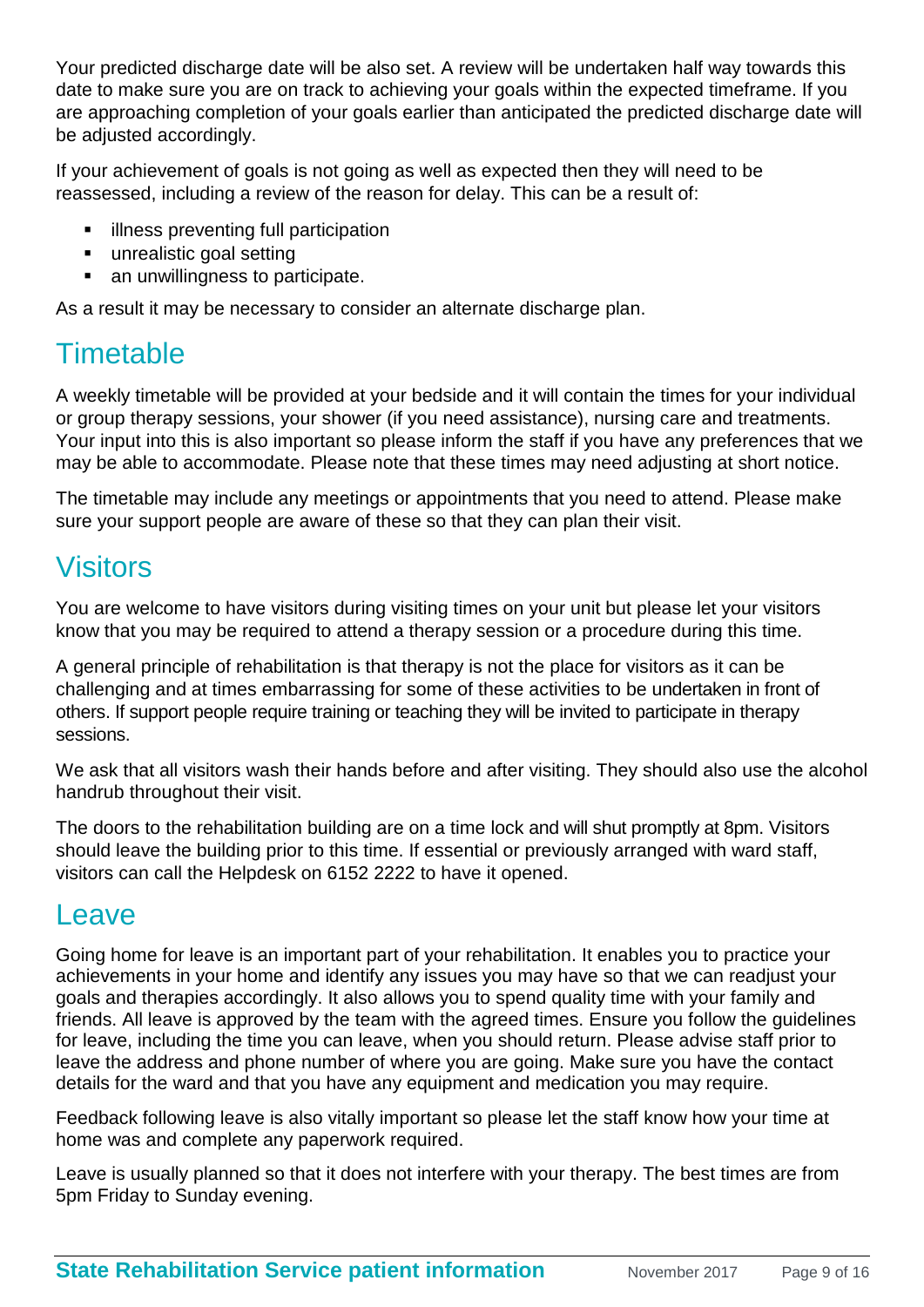Please check with the staff if you are eligible for leave and the length of time appropriate for you. This will often depend on the treatment you need, education required prior to leave or access to your home.

## <span id="page-9-0"></span>SRS Carers, Health professionals and Users Motivated to Success

The State Rehabilitation Services Carers, Health professionals and Users Motivated to Success (CHUMS) is a monthly group that focuses on the education and support of rehabilitation. The group tries to identify any issues that arise and come to an agreement to rectify them where possible.

Their aim is to encourage everyone involved in the rehabilitation process to work together in a collaborative way to achieve the best outcomes for you and your support people. This group will be driven by need rather than a set agenda or routine. This group is a valuable avenue for the staff at SRS to assist your support people with your needs.

# <span id="page-9-1"></span>A-Z during your stay

#### <span id="page-9-2"></span>**Cameras**

The use of cameras is strictly prohibited in some areas, you and your visitors must comply with the signs displayed.

When using cameras in other areas of the hospital please be respectful of others. Your staff and fellow patients have a right to refuse to be photographed.

### <span id="page-9-3"></span>CARE check

Clinical staff will check on you regularly to ensure you receive the best care possible during your stay. The CARE checks aim to ensure:

- you are comfortable and not at risk of pressure injury
- your personal needs have been met, including your bathroom needs
- your pain level is assessed using a pain assessment tool and you are comfortable
- you can reach all that you require (call bell, water and Patient Entertainment System)
- you are aware of your plan for care and for your discharge.

If you are not in your room when a CARE check is conducted the staff will leave a note informing you of this, and when the next check will be conducted.

If you do not wish to have these checks please inform the nursing staff.

We will be monitoring the results to demonstrate the benefit of the CARE checks and these will be displayed on the 'Quality Boards' – notice boards dedicated to information about quality of care.

#### <span id="page-9-4"></span>**Carers**

Carers provide unpaid care and support to a family member or friend who is frail and elderly, has dementia, a mental or chronic illness, a disability, complex needs, or receives palliative care.

At FSH, we recognise that carers are a key partner in the delivery of care. We support the four principles of the WA Carers Charter.

#### **The Western Australian Carers Charter**

Carers must be treated with respect and dignity.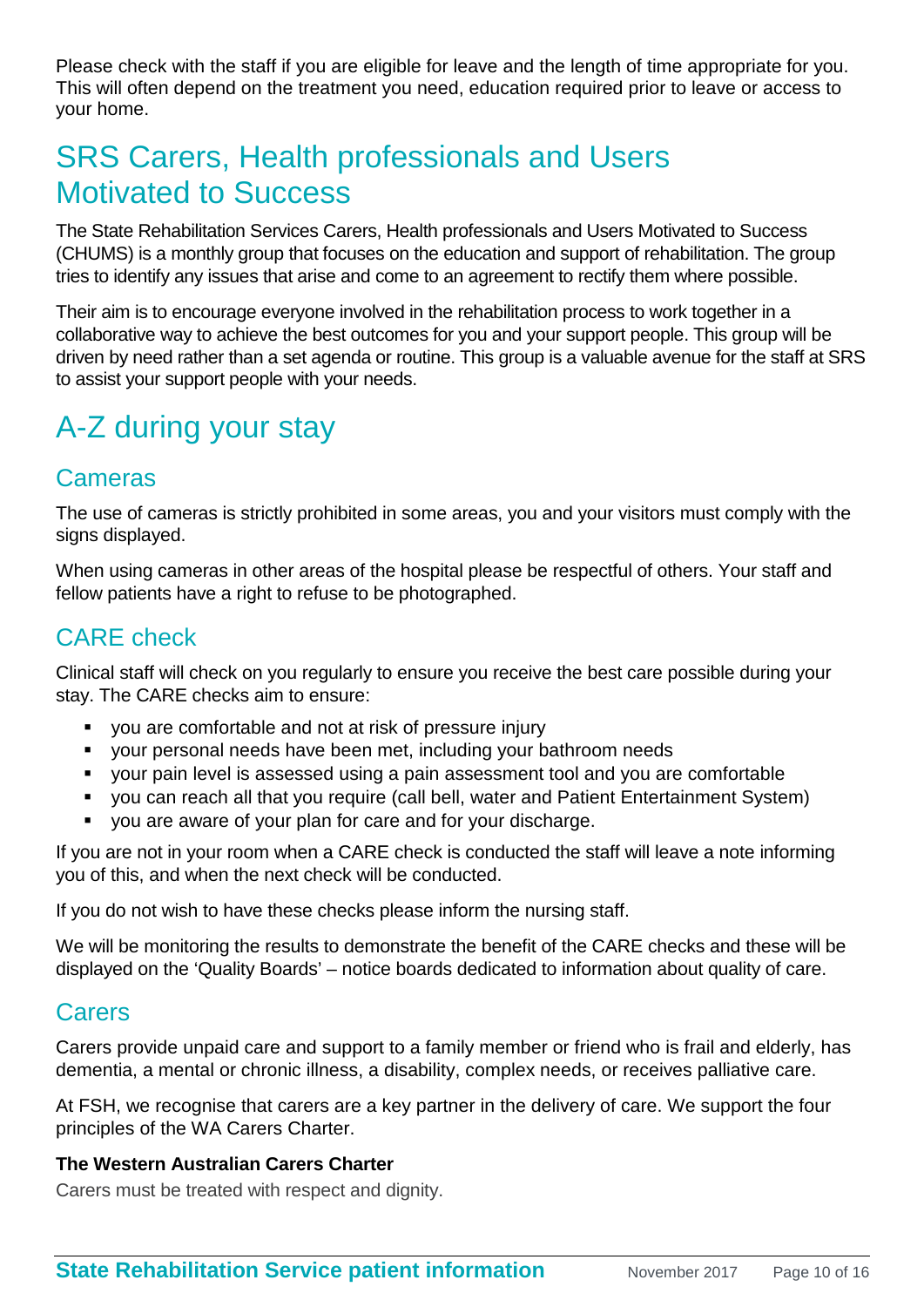- The role of carers must be recognised by including carers in the assessment, planning, delivery and review of services that impact on them and the role of carers.
- The views and needs of carers must be taken into account along with the views, needs and best interests of people receiving care when decisions are made that impact on carers and the role of carers.
- Complaints made by carers in relation to services that impact on them and the role of carers must be given due attention and consideration.

For more information on the services available through Carers WA call 1300 227 377 or visit **www.carerswa.asn.au**

#### <span id="page-10-0"></span>**Donations**

If you would like to donate to FSH please contact fsh.finance@health.wa.gov.au for further information.

#### <span id="page-10-1"></span>Emergency procedures

We have procedures in place to handle emergency situations within the hospital. Staff are trained to follow these procedures.

In the unlikely event of an emergency, we ask that you follow these few simple steps:

- Remain calm and stay in your room unless instructed otherwise
- Follow any instructions from staff
- **If required, staff will direct and accompany you to a safe location**
- In the event of a fire, do not use the lifts.

#### <span id="page-10-2"></span>**Entertainment**

The Patient Entertainment System (PES) is a bed-side device that you can use to access meal ordering, the radio, television, the internet, telephone and Skype services and games.

To operate the PES you will need a PES card and PIN code. These will be assigned to you by the ward clerk on admission. You or your visitors can add money to the card on the PES kiosks available throughout the hospital or directly through your PES.

A unique phone number will be assigned directly to your PES card, which will stay the same wherever you use it.

#### **To access the device:**

- **Ensure your PES card is in the back of the handset.**
- **Press the power button.**
- **Enter your PIN code.**
- The home screen will appear and you can access the services from there.

For further information, including fees, charges and terms and conditions of use, press the onscreen help button.

Staff and volunteers will also be available to help you use your PES.

It is important to note that the clinical use of the PES will take priority and clinicians may request to interrupt your session to ensure the provision of your care. Your session will resume when the clinician has finished.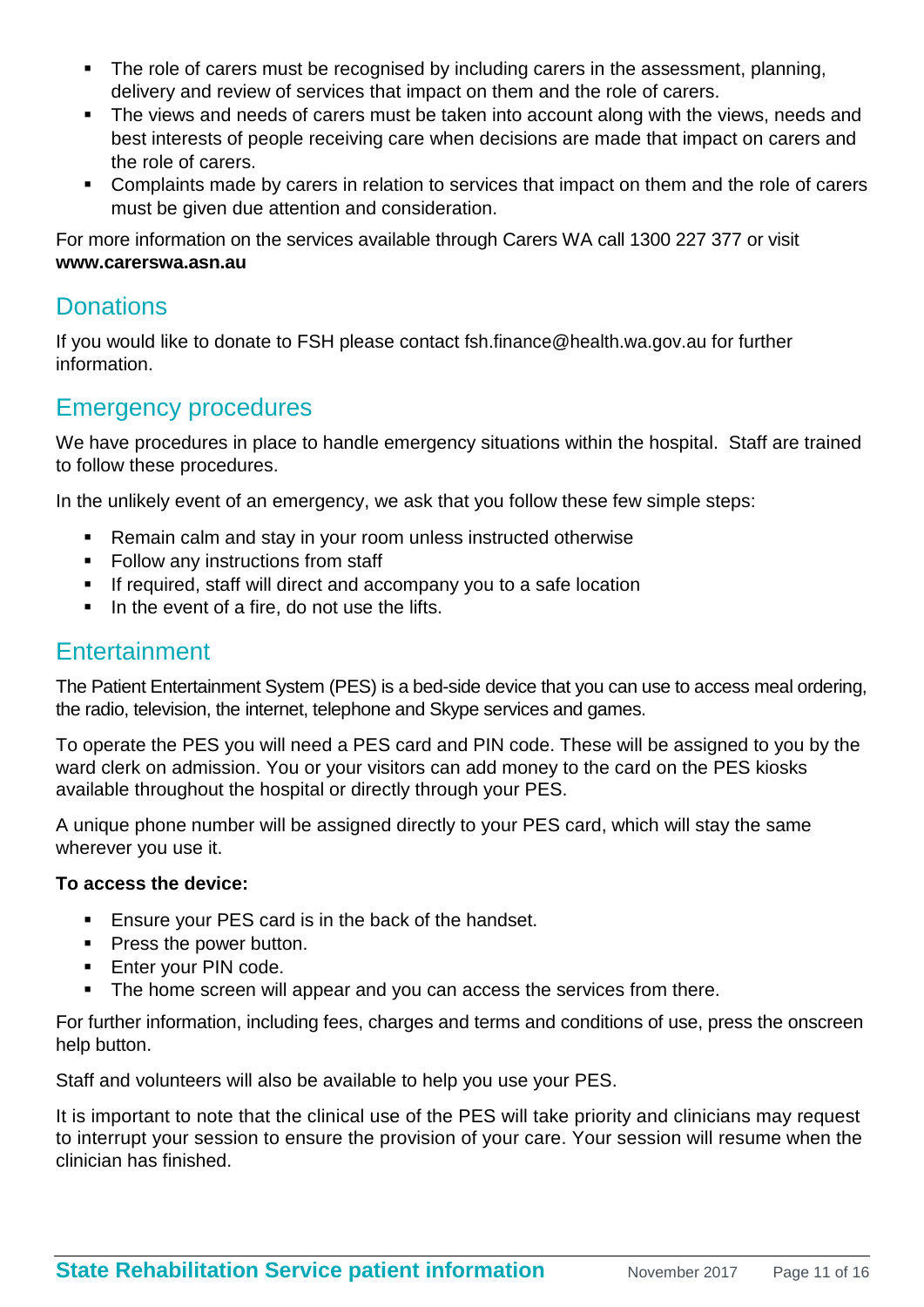### <span id="page-11-0"></span>**Facilities**

Facilities available to you and your visitors can be found on the ground floor and include:

- cafés
- **u** dining
- **florist**
- **vending machines**
- **newsagent**
- ATMs
- **•** public phones

### <span id="page-11-1"></span>Falls prevention

Staff will assess your risk of falls on admission and again if your condition changes or if you move wards. Staff will discuss your personal risks for falling to reduce your risk in hospital.

### <span id="page-11-2"></span>Feedback, compliments and complaints

The Patient and Family Liaison Service is available to listen, help and assist you to provide feedback. They can provide support and information about patient rights and responsibilities and liaise with FSH staff where appropriate.

We welcome all feedback, compliments and complaints and all are taken seriously. You can give feedback over the phone, in writing, in an email, via the hospital's website or in person. In the first instance you can talk with the staff involved or to a senior staff member.

A fact sheet about the complaint process and a feedback form are available from Patient and Family Liaison Service and staff can print a copy from most locations in the hospital.

#### **Patient and Family Liaison Service**

Opening hours: Monday to Friday, 8.30am to 4.30pm

Phone: 6152 4013 Email: **FSHFeedback@health.wa.gov.au** 

Located in the main hospital building, ground floor, it is near the information/reception desk, at the main hospital entrance.

If the service has been unable to assist in resolving the concerns, other agencies that can offer support include:

**Health and Disability Services Complaints Office:** 6551 7600 Free call: 1800 813 853

#### **Health Consumers' Council WA (Inc):**

9221 3422 Free call: 1800 620 780

#### **Council of Official Visitors:**  9226 3266 Free call: 1800 999 057

#### **Office of the Chief Psychiatrist** (for mental health patients):

9222 4462 www.chiefpsychiatrist.health.wa.gov.au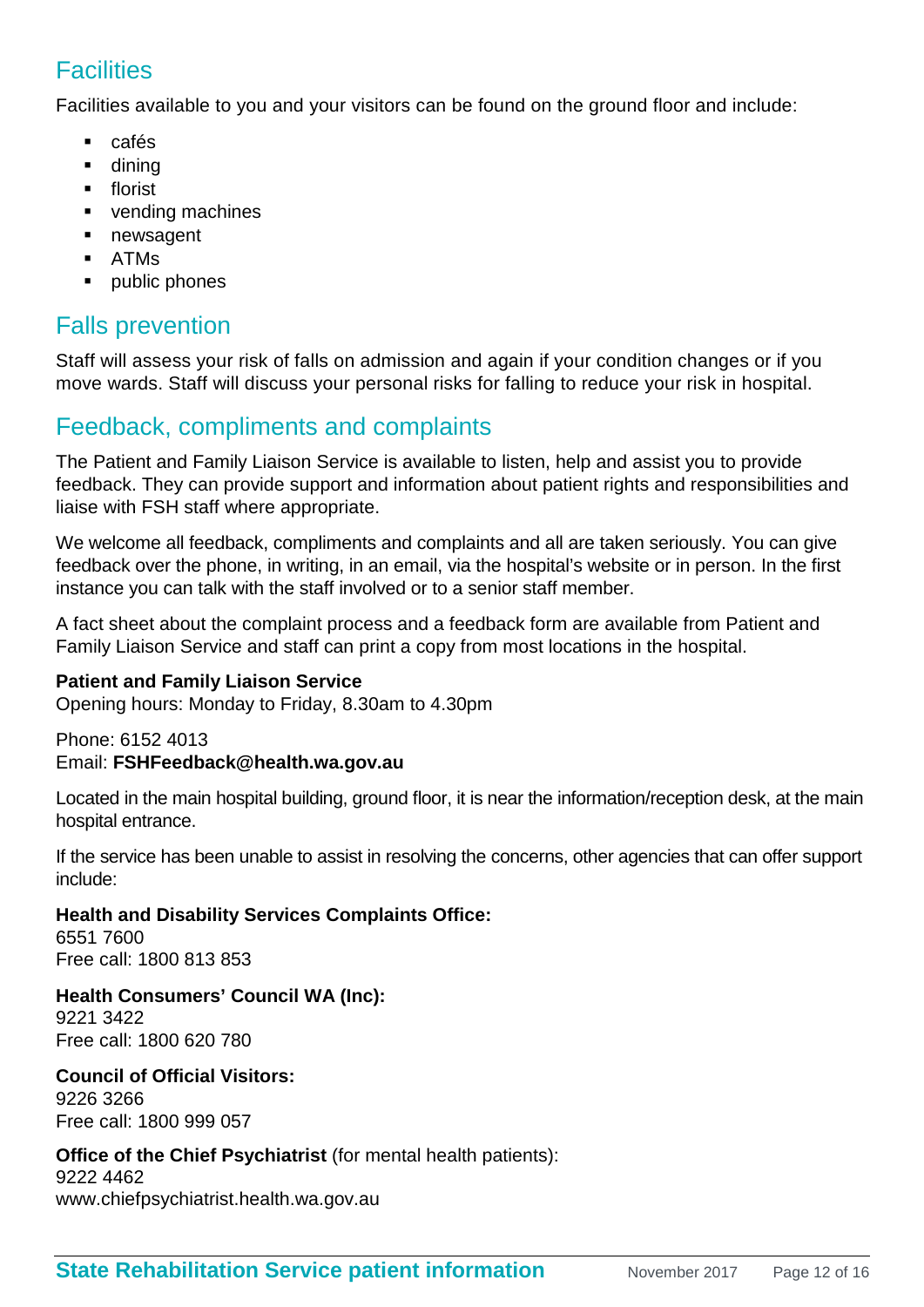### <span id="page-12-0"></span>General enquiries

General enquiries can be made via ward staff or to the hospital Helpdesk **6152 2222**

#### <span id="page-12-1"></span>Health record

Details of your treatment and care are recorded in your health record and are regarded as strictly confidential. This record, including electronic information and radiographic images such as 'x-rays' will remain the property of FSH and access is limited to the health professionals directly involved in your care.

Letters and information about the care provided to you are generally sent to your General Practitioner (GP) or other referring specialist.

#### **You may request a copy of your FSH health record by writing to:**

Coordinator Freedom of Information Fiona Stanley Hospital Locked Bag 100 Palmyra DC, WA 6961

#### <span id="page-12-2"></span>Infection prevention and control

FSH has been built to ensure maximum infection prevention and control. To minimise the potential spread of germs, you and your visitors should adhere to the following clinical hygiene and infection control principles.

All patients and visitors should ensure they maintain good hygiene by cleaning their hands before and after leaving a patient room, after going to the toilet and before having anything to eat. You and your visitors should always cover your nose and mouth with a tissue when sneezing or coughing and throw the tissue directly into a bin.

Hand hygiene includes:

- Washing with soap and water, which must be done when hands are dirty. Wet hands, apply soap and rub hands together back and front to work up a lather. Rinse under running water and dry thoroughly with paper towel.
- Using the alcohol handrub when hands look clean. Apply one squirt of the alcohol handrub to the palm of your hand. Rub all over your hands until they are dry.

Staff are also required to clean their hands before and after they have contact with you or your environment and before and after all procedures. It is ok for you and your visitors to ask staff if they have cleaned their hands before touching you.

Visitors should not attend the hospital if they are unwell, such as when they have diarrhoea or vomiting or have signs of a cold or flu.

You and your visitors should never touch wounds, dressings, intravenous lines or other equipment that is part of your treatment.

#### <span id="page-12-3"></span>Interpreting services

Interpreting services can be arranged if English is not your first language. Professional interpreters are available to interpret over the telephone by calling the Helpdesk on 6152 2222.

All professional interpreters are trained in accordance with their Code of Ethics which ensures that they are impartial and maintain confidentiality at all times.

**State Rehabilitation Service patient information** November 2017 Page 13 of 16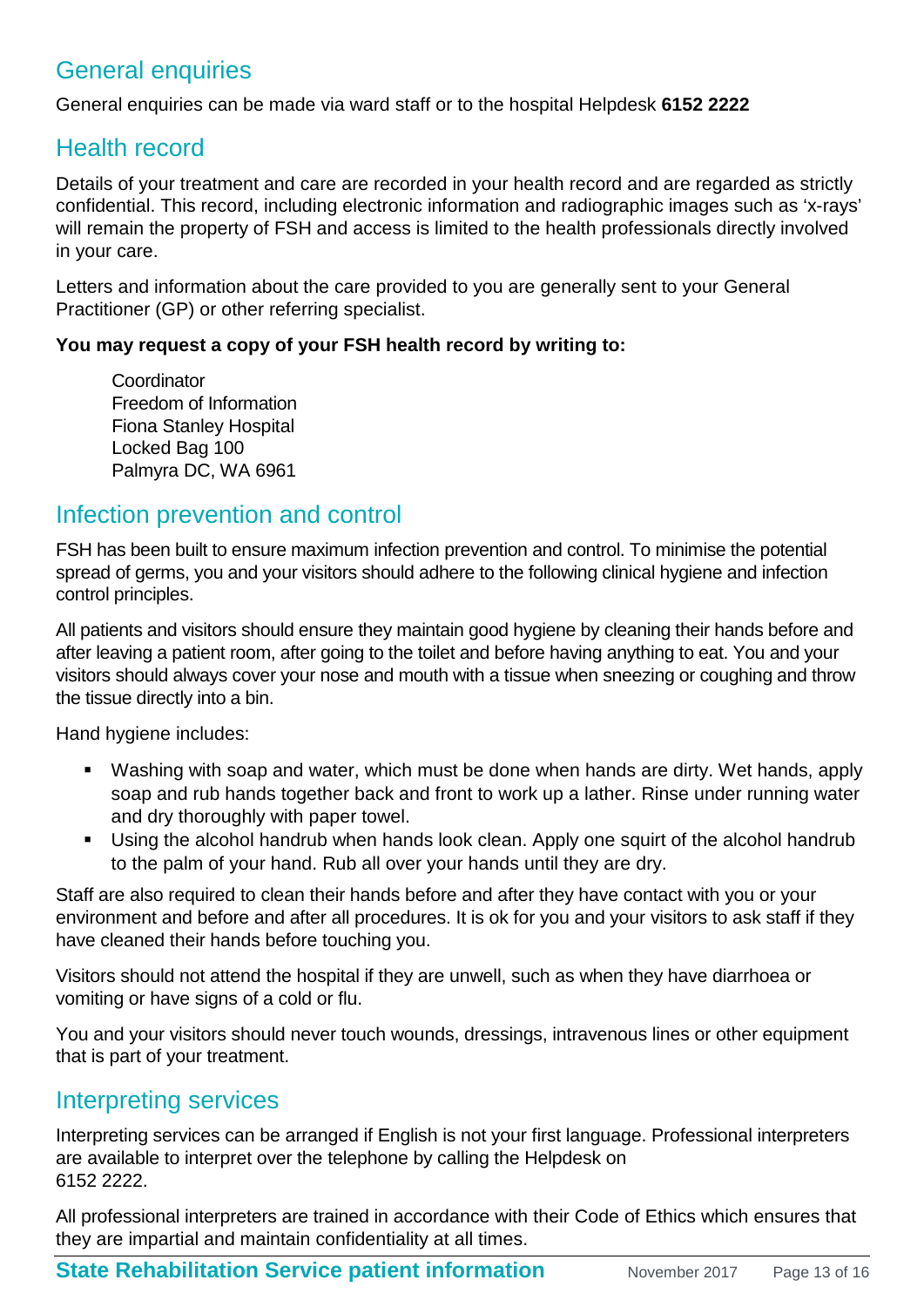In some instances it is not appropriate for family members to interpret, particularly if complex medical information is to be explained or where consent is to be obtained. In these cases staff may request the use of an interpreter even if you have brought a family member along with you to translate.

#### <span id="page-13-0"></span>Leaving the ward

Please inform the ward staff before leaving the ward at any time.

For your safety, we request that you do not leave the hospital premises without the permission of your doctor.

#### <span id="page-13-1"></span>Lost property

In the event you are unable to locate your property you can report lost property to your ward staff. The hospital does not taking any responsibility for lost items.

#### <span id="page-13-2"></span>Meals

Meals are prepared on site and cater to a number of dietary or cultural requirements.

Meals are served during the following time periods.

Breakfast: 7am – 8am Lunch: 12pm – 1pm Dinner: 5pm – 6pm

In addition, you will be served morning tea, afternoon tea and supper between these meal times.

#### <span id="page-13-3"></span>Mobile devices

Wireless internet is available throughout the hospital.

You and your visitors may use mobile phones, but please refrain from doing so during clinical assessments or when signs indicate that mobile phones are not to be used.

### <span id="page-13-4"></span>Opening hours

The hospital is open to the public from 6.30am to 8pm.

#### <span id="page-13-5"></span>Pastoral Care Service

The Pastoral Care Service is available to you, your visitors or carers and FSH staff. The service caters to all spiritual and religious beliefs and is located on the ground level of the main hospital, adjacent to the Cancer Centre.

A contemplation room, prayer room and garden courtyard on level 1 are accessible 24 hours a day, seven days a week from the main concourse or via a staircase from the pastoral care office.

To access these areas you should speak to your ward staff or call the helpdesk. In some cases the Pastoral Care Service can organise a ward visit or a visit from an external spiritual representative.

### <span id="page-13-6"></span>**Patient enquiries**

Details about your condition will be provided by hospital staff to your next of kin only. You will be asked to update your next of kin details on each admission.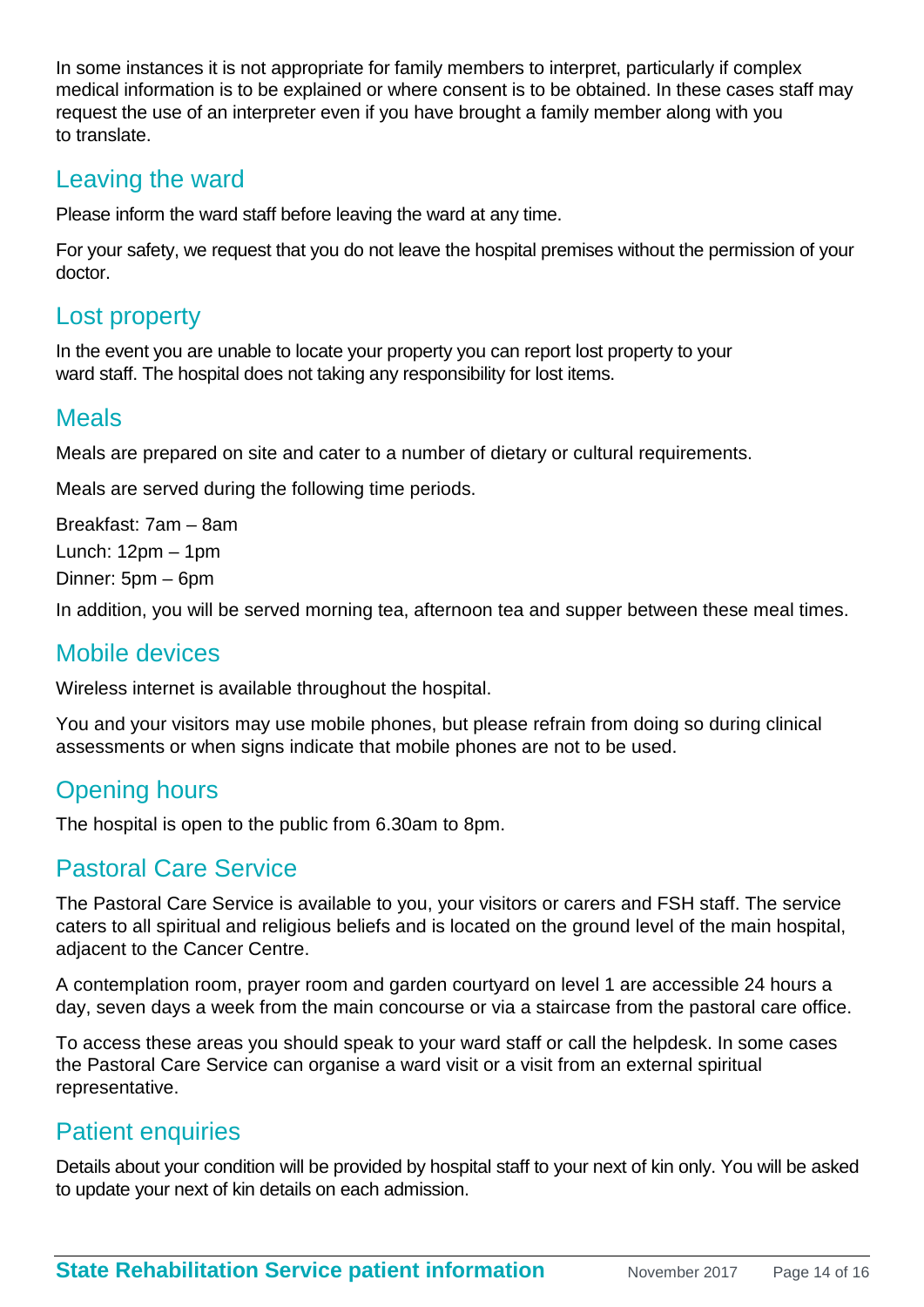#### <span id="page-14-0"></span>Pressure injury prevention

When you are admitted you will undergo a risk assessment to determine if there is a risk of developing a pressure injury while in hospital.

If you are found to be at risk of developing a pressure injury staff may implement strategies such as regular turning regimes, air mattress, heel elevators or a dietitian review.

### <span id="page-14-1"></span>**Property**

Please bring any assistive devices such as dentures, glasses, hearing aids, walking frames etc that you may need while you are in hospital.

If you wear dentures, please ask the nurse for a container for your dentures. If you wear glasses or use a hearing aid, please place them in the locker drawer beside your bed whenever they are not in use.

We recommend you bring just the minimum cash you may need in hospital and a change of clothes and toiletries that you will need for your visit.The hospital does not take responsibility for the loss of personal items you have chosen to keep at the bedside.

#### <span id="page-14-2"></span>**Security**

FSH Safety and Incident Management Service (security) officers patrol the site 24 hours a day, seven days a week and CCTV is used in certain areas.

You and your visitors can contact security by calling the Helpdesk on 6152 2222.

Help call points are available in the lift lobby areas of all the multi storey car parks. You or your visitors can speak directly to security staff by pressing the orange button.

### <span id="page-14-3"></span>Special requirements

Please speak to ward staff about any other special requirements you may have.

#### <span id="page-14-4"></span>**Smoking**

**You are not permitted to smoke anywhere at Fiona Stanley Hospital.** This includes outdoor areas and gardens. Ward staff can direct you to where you are permitted to smoke. Staff can also discuss support for you to quit smoking.

#### <span id="page-14-5"></span>**Surveys**

You may be invited to participate in consumer feedback surveys during or after your hospital stay. You can decide not to participate in surveys but they are extremely valuable in guiding decisions about future service provision and we are grateful to all those who participate.